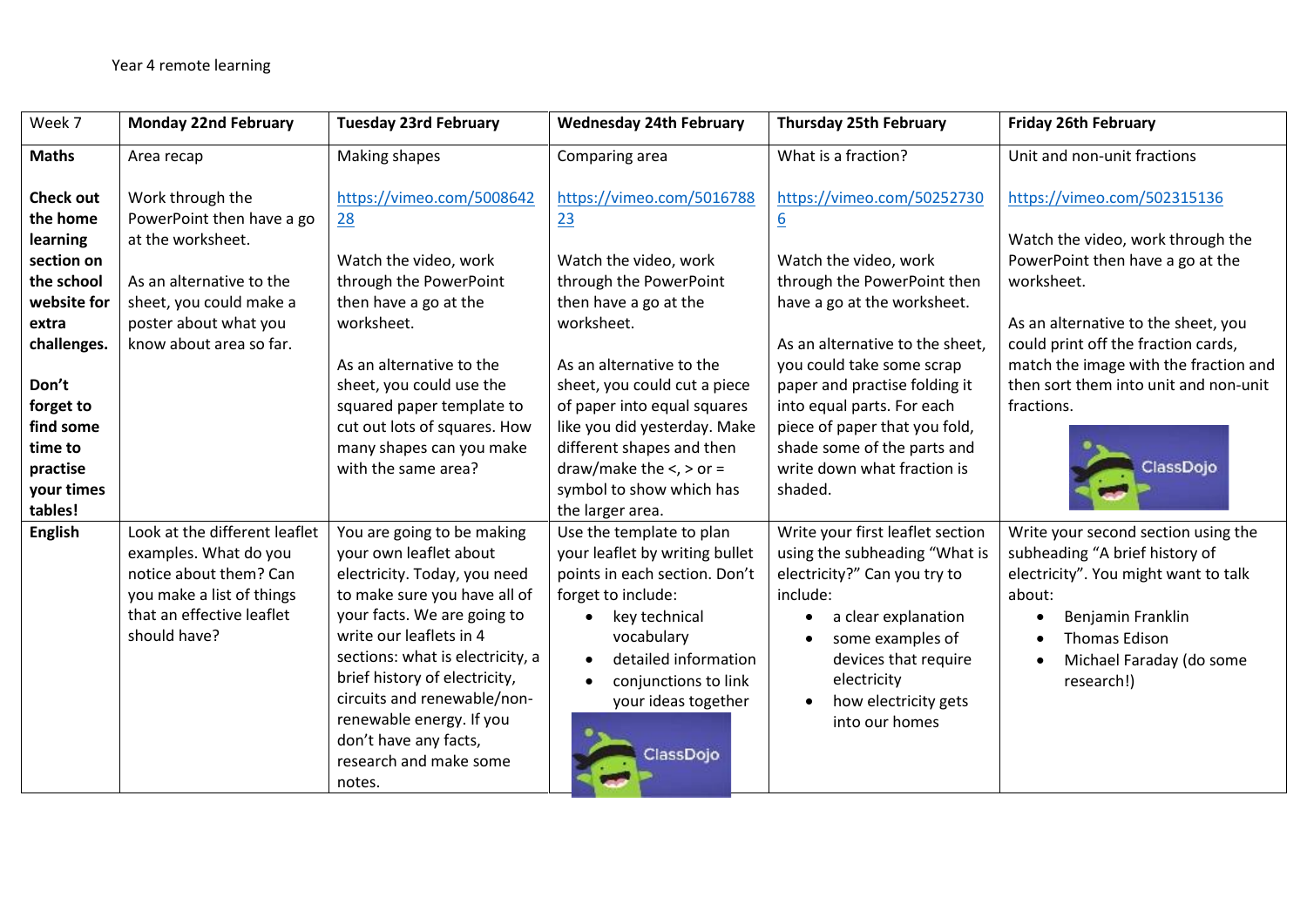| <b>Curriculum</b> | Curriculum/Science:                                                                                                              | Curriculum:                   | PE: Try the living room       | RE: This term we will be          | PE: Try the movement patterns game.   |  |  |
|-------------------|----------------------------------------------------------------------------------------------------------------------------------|-------------------------------|-------------------------------|-----------------------------------|---------------------------------------|--|--|
|                   | We have been lucky                                                                                                               | Look at the nets of different | volleyball game. You could    | considering whether Easter is     |                                       |  |  |
|                   | enough to collaborate with                                                                                                       | shapes. Can you print some    | use a balloon, beach ball or  | a festival or new life or         | Art:                                  |  |  |
|                   | a fantastic children's                                                                                                           | off and build your own        | even a screwed up piece of    | sacrifice. Look at the Easter     | Look at the pictures of light used as |  |  |
|                   | author on a very special                                                                                                         | shapes using the nets?        | paper.                        | story document. Can you use       | artwork. What's the same? What's      |  |  |
|                   | Curriculum/Science lesson.                                                                                                       | Where do you have to fold?    |                               | the worksheet to make a           | different?                            |  |  |
|                   |                                                                                                                                  | where to you have to glue?    | Computing: check Purple       | storyboard of the story from      |                                       |  |  |
|                   | Watch the video of                                                                                                               | Why are there tabs?           | Mash for some 2dos! This      | the beginning up until the        |                                       |  |  |
|                   | Marcella reading her new                                                                                                         |                               | half term we will be focusing | point where Jesus is arrested     |                                       |  |  |
|                   | book on the school website                                                                                                       | Music: This half term we will | on online safety, with a      | and has to carry the cross?       |                                       |  |  |
|                   | and listen carefully to the                                                                                                      | be focusing on timbre. Find   | specific focus on email and   |                                   |                                       |  |  |
|                   | challenge that she has for                                                                                                       | your first lesson here:       | messaging.                    | PSHE:                             |                                       |  |  |
|                   | you.                                                                                                                             | https://classroom.thenation   |                               | First, using the circle template, |                                       |  |  |
|                   |                                                                                                                                  | al.academy/lessons/explorin   |                               | can you write the names of        |                                       |  |  |
|                   | Can you find out all about                                                                                                       | g-different-ways-to-use-      |                               | some people that you are          |                                       |  |  |
|                   | electricity in Kenya (which                                                                                                      | your-voice-6wrk8c             |                               | friends with?                     |                                       |  |  |
|                   | is a part of Africa that is                                                                                                      |                               |                               |                                   |                                       |  |  |
|                   | mentioned in Marcella's                                                                                                          |                               |                               | Is there anybody that you         |                                       |  |  |
|                   | book) and compare it with                                                                                                        |                               |                               | used to be friends with but       |                                       |  |  |
|                   | where William                                                                                                                    |                               |                               | not anymore? What                 |                                       |  |  |
|                   | Kamkwamba grew up? Do                                                                                                            |                               |                               | happened? Look at the             |                                       |  |  |
|                   | they have wind turbines? Is                                                                                                      |                               |                               | scenario and think of two         |                                       |  |  |
|                   | electricity readily                                                                                                              |                               |                               | ways this person could react.     |                                       |  |  |
|                   | available? You can present                                                                                                       |                               |                               | One positive, and one             |                                       |  |  |
|                   | your findings however you<br>want!                                                                                               |                               |                               | negative.                         |                                       |  |  |
|                   |                                                                                                                                  |                               |                               |                                   |                                       |  |  |
|                   |                                                                                                                                  |                               |                               |                                   |                                       |  |  |
|                   | <b>ClassDojo</b>                                                                                                                 |                               |                               |                                   |                                       |  |  |
|                   |                                                                                                                                  |                               |                               |                                   |                                       |  |  |
| Powerful          | Your words for this week are:                                                                                                    |                               |                               |                                   |                                       |  |  |
| words             | Unwind, lounge, immerse                                                                                                          |                               |                               |                                   |                                       |  |  |
|                   | You could try to find out their definitions and use them in a sentence. Don't forget to also use them in your writing this week! |                               |                               |                                   |                                       |  |  |